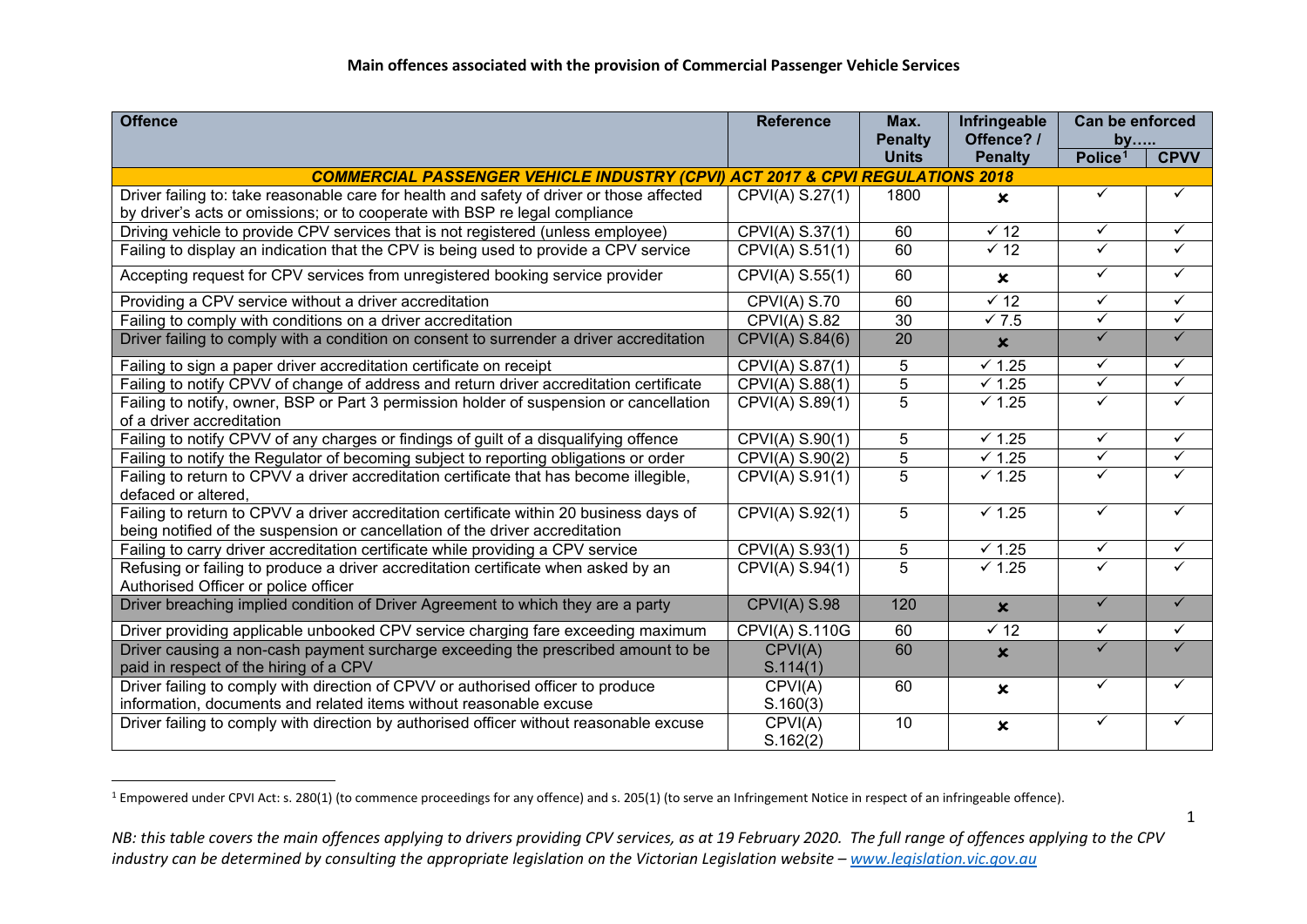## **Main offences associated with the provision of Commercial Passenger Vehicle Services**

| <b>Offence</b>                                                                                                                                         | <b>Reference</b>     | Max.              | Infringeable              | Can be enforced     |              |
|--------------------------------------------------------------------------------------------------------------------------------------------------------|----------------------|-------------------|---------------------------|---------------------|--------------|
|                                                                                                                                                        |                      | <b>Penalty</b>    | Offence? /                | by                  |              |
|                                                                                                                                                        |                      | <b>Units</b>      | <b>Penalty</b>            | Police <sup>1</sup> | <b>CPVV</b>  |
| Driver failing to inform Part 3 permission holder of direction to produce vehicle for                                                                  | CPVI(A)              | 5                 | $\boldsymbol{\mathsf{x}}$ |                     |              |
| inspection                                                                                                                                             | S.162(5)             |                   |                           | $\checkmark$        | $\checkmark$ |
| Driver failing to comply with an Improvement Notice without reasonable excuse                                                                          | CPVI(A)              | \$50,000          | $\boldsymbol{\mathsf{x}}$ |                     |              |
|                                                                                                                                                        | S.174(1)             |                   |                           | $\checkmark$        | $\checkmark$ |
| Driver failing to comply with a Prohibition Notice without reasonable excuse                                                                           | CPVI(A)              | \$150,000         | $\boldsymbol{\mathsf{x}}$ |                     |              |
|                                                                                                                                                        | S.183(1)             |                   |                           | ✓                   | $\checkmark$ |
| Failing to notify CPVV of suspension or cancellation of driver licence and return the                                                                  | CPVI(A) S.224        | 5                 | $\overline{V}$ 1.25       |                     |              |
| certificate of accreditation                                                                                                                           |                      | 60                | $\times$ 12               | ✓                   | $\checkmark$ |
| Advertising an offer to provide a CPV service using a vehicle not registered as a CPV                                                                  | CPVI(A)              |                   |                           |                     |              |
| or a non-accredited driver<br>Directly approaching another person and offering a CPV service or displaying on their                                    | S.267A(1)<br>CPVI(A) | 60                | $\overline{\smash{6}}$ 12 | ✓                   | ✓            |
|                                                                                                                                                        | S.267B(1)            |                   |                           |                     |              |
| person an offer for a CPV service ("Touting")<br>Driver assaulting an authorised officer                                                               | CPVI(A)              | Level 9           |                           | $\checkmark$        | ✓            |
|                                                                                                                                                        | S.268(1)             |                   | $\boldsymbol{\mathsf{x}}$ |                     |              |
|                                                                                                                                                        |                      | imprison-<br>ment |                           |                     |              |
| Driver obstructing an authorised officer                                                                                                               | CPVI(A)              | 60                |                           | $\checkmark$        | $\checkmark$ |
|                                                                                                                                                        | S.268(2)             |                   | $\pmb{\times}$            |                     |              |
| Unauthorised downloading, transmission etc of security camera image by driver (2                                                                       | CPVI(A)              | 240               | $\pmb{\times}$            | $\checkmark$        | $\checkmark$ |
| offences)                                                                                                                                              | S.270(1)/(2)         |                   |                           |                     |              |
| Driver making an audio recording of a passenger in a CPV                                                                                               | CPVI(A)              | 240               | $\boldsymbol{\mathsf{x}}$ | ✓                   | $\checkmark$ |
|                                                                                                                                                        | S.270(4)             |                   |                           |                     |              |
| Driver failing to notify CPVV of a prescribed incident in accordance with reg 7                                                                        | CPVI(A) S.272        | 50                | $\pmb{\times}$            | $\checkmark$        | $\checkmark$ |
| Driver providing a CPV service while indication capable of being removed by driver                                                                     | <b>CPVI R.8(4)</b>   | 10                | $\overline{\sqrt{2.5}}$   | $\sqrt{}$           | $\checkmark$ |
| Providing unbooked CPV service, using vehicle displaying taxi livery                                                                                   | CPVI $R.9(3)$        | 10                | $\overline{\sqrt{2.5}}$   | $\checkmark$        | $\checkmark$ |
| Driver failing to ensure that identification is visible to passenger at all times                                                                      | <b>CPVI R 10(1)</b>  | $\overline{5}$    | $\times$ 1.25             | $\checkmark$        | $\checkmark$ |
| Using a CPV to provide applicable unbooked CPV service in which non-compliant                                                                          | <b>CPVI R 14(3)</b>  | $\overline{20}$   | $\sqrt{5}$                | $\checkmark$        | $\checkmark$ |
| security camera is installed                                                                                                                           |                      |                   |                           |                     |              |
| Failing to display fare information when providing unbooked CPV service                                                                                | CPVI R.17(3)         | 5                 | $\times$ 1.25             | $\checkmark$        | $\checkmark$ |
| Fare calculation device not functioning when providing unbooked CPV service                                                                            | CPVI R.18(3)         | 10                | $\sqrt{2.5}$              | $\checkmark$        | $\checkmark$ |
| Failing to tell a hirer that fare calculation device has changed to a different tariff                                                                 | <b>CPVI R 19(2)</b>  | $\overline{10}$   | $\sqrt{2.5}$              | $\checkmark$        | $\checkmark$ |
| Failing to ensure that the fare calculation device is stopped immediately at the                                                                       | <b>CPVI R 19(3)</b>  | 10                | $\checkmark$ 2.5          | ✓                   | $\checkmark$ |
| termination of an unbooked CPV service                                                                                                                 |                      |                   |                           |                     |              |
| Failing to provide an estimate of the fare or a fixed fare for a booked CPV service<br>(where service not arranged or facilitated by a registered BSP) | <b>CPVI R.21(2)</b>  | 10                | $\sqrt{2.5}$              | ✓                   | ✓            |

*NB: this table covers the main offences applying to drivers providing CPV services, as at 19 February 2020. The full range of offences applying to the CPV industry can be determined by consulting the appropriate legislation on the Victorian Legislation website – [www.legislation.vic.gov.au](http://www.legislation.vic.gov.au/)*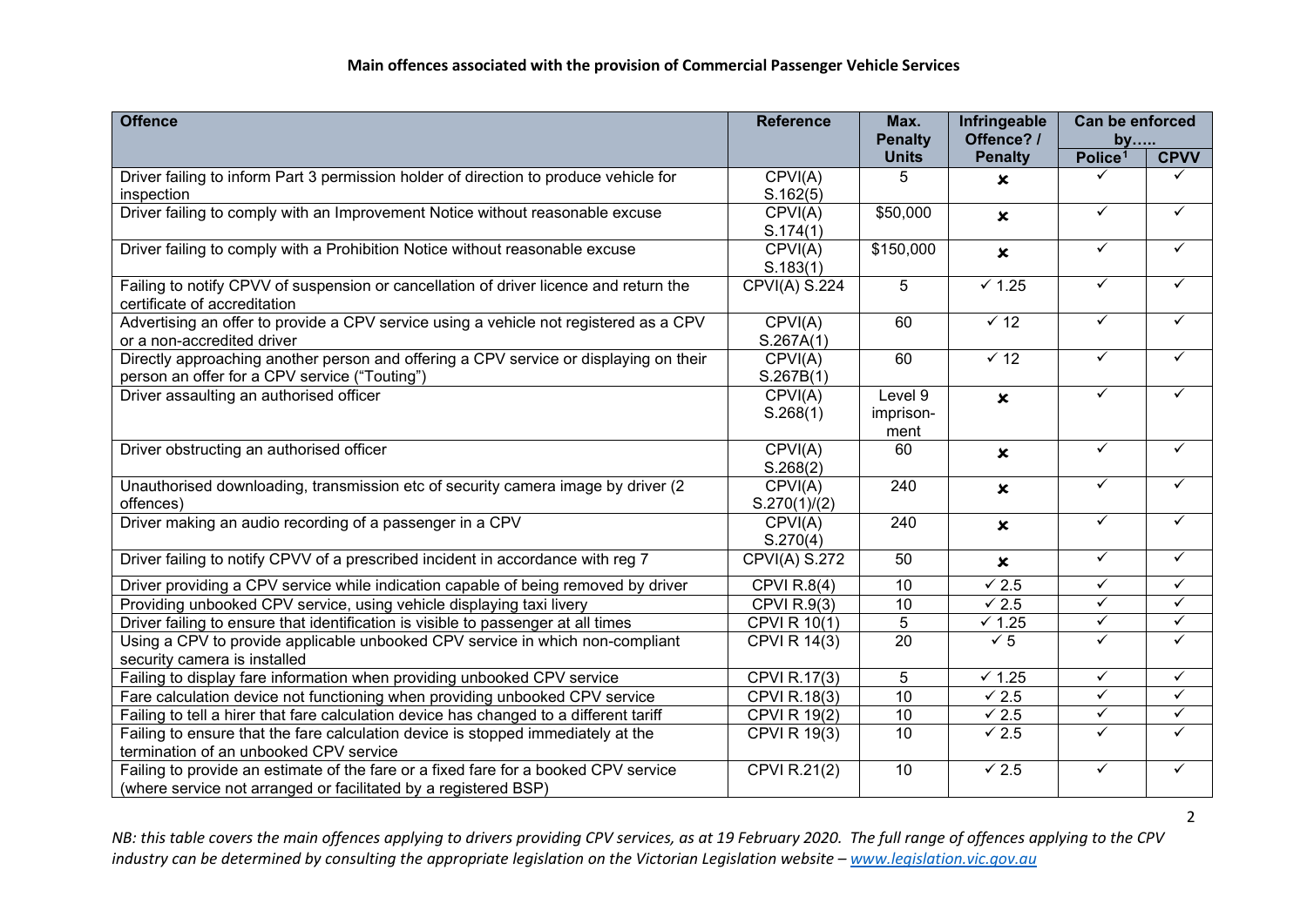<span id="page-2-1"></span><span id="page-2-0"></span>

| <b>Offence</b>                                                                                                                                                                                                                                                     | <b>Reference</b>          | Max.<br><b>Penalty</b> | Infringeable<br>Offence? /                                      | Can be enforced<br>by |                           |  |
|--------------------------------------------------------------------------------------------------------------------------------------------------------------------------------------------------------------------------------------------------------------------|---------------------------|------------------------|-----------------------------------------------------------------|-----------------------|---------------------------|--|
|                                                                                                                                                                                                                                                                    |                           | <b>Units</b>           | <b>Penalty</b>                                                  | Police <sup>1</sup>   | <b>CPVV</b>               |  |
| Failing to provide a receipt on request, which contains the required information                                                                                                                                                                                   | CPVI R.22(1)              | 10                     | $\times$ 2.5                                                    | ✓                     | ✓                         |  |
| Driver smoking, holding ignited tobacco product, when providing CPV service                                                                                                                                                                                        | <b>CPVI R 25(1)</b>       | 5                      | $\times$ 1.5                                                    | ✓                     | $\checkmark$              |  |
| Failing to accept an assistance animal accompanied by a passenger of the CPV                                                                                                                                                                                       | <b>CPVI R 26(1)</b>       | 10                     | $\times$ 2.5                                                    | ✓                     | $\checkmark$              |  |
| Failing to give reasonable help to passengers to get them into and out of a CPV                                                                                                                                                                                    | CPVIR <sub>27</sub>       | 5                      | $\times$ 1.25                                                   | ✓                     | $\checkmark$              |  |
| Failing to take route nominated by hirer unless the driver has a reasonable excuse                                                                                                                                                                                 | <b>CPVI R 28(2)</b>       | 10                     | $\times$ 2.5                                                    | ✓                     | ✓                         |  |
| Failing to take most direct/practicable route unless the driver has a reasonable excuse                                                                                                                                                                            | <b>CPVI R28(3)</b>        | 10                     | $\times$ 2.5                                                    | ✓                     | $\checkmark$              |  |
| <b>ROAD SAFETY ACT 19862</b>                                                                                                                                                                                                                                       |                           |                        |                                                                 |                       |                           |  |
| Drive vehicle while prescribed concentration or more of alcohol is in blood/breath - for<br>a driver providing a CPV service, prescribed alcohol concentration is zero                                                                                             | RSA 49(1)(b)              | $20*$                  | $\checkmark$ Cancel &<br><b>Disqualify</b><br>based on<br>scale | ✓                     | $\boldsymbol{\mathsf{x}}$ |  |
| Drive vehicle with unlawful blood alcohol level of less than 0.05g/100ml while holding a<br>full driver licence - example driver meeting these criteria and providing a CPV service                                                                                |                           | $20*$                  | $\times$ 2.5 +<br>C&D 3mths                                     | ✓                     | $\mathbf x$               |  |
| Driver drives motor vehicle with blood alcohol level of 0.05 or more but less than 0.07<br>g/100ml and is subject to zero blood alcohol requirement – example driver meeting<br>these criteria and providing a CPV service                                         |                           | $20*$                  | $\sqrt{3}$ +<br>C&D 6 mths                                      | ✓                     | $\mathbf x$               |  |
| Drive vehicle while prescribed concentration or more of alcohol & drugs in blood/breath<br>- for a driver providing a CPV service, prescribed alcohol concentration is zero                                                                                        | RSA 49(1)(bc)             | $30*$                  | $x$ C&D<br>based on<br>scale                                    | ✓                     | $\mathbf x$               |  |
| Within 3 hours after driving while prescribed concentration or more of alcohol is in<br>blood/breath and concentration not due solely to consuming alcohol (2 offences)<br>- for a driver providing a CPV service, prescribed alcohol concentration is zero        | RSA 49(1)(f)<br>and $(g)$ | $20*$                  | × C&D on<br>same scale<br>as $s49(1)(b)$                        | ✓                     | $\mathbf x$               |  |
| Within 3 hours after driving while prescribed quantity of alcohol and prescribed illicit<br>drug is in blood and presence not due solely to consuming illicit drug and alcohol<br>- for a driver providing a CPV service, prescribed alcohol concentration is zero | RSA 49(1)(j)              | $30*$                  | $x$ C&D on<br>same scale<br>as s49(1)(bc)                       | ✓                     | $\mathbf x$               |  |
| <b>ROAD SAFETY ROAD RULES 20173</b>                                                                                                                                                                                                                                |                           |                        |                                                                 |                       |                           |  |
| <b>SEAT BELTS</b>                                                                                                                                                                                                                                                  |                           |                        |                                                                 |                       |                           |  |

<sup>&</sup>lt;sup>2</sup> Note that offences relating to probationary drivers; motorcycles and alcohol interlock conditions are excluded from this table.<br><sup>3</sup> Note in these Rules, *taxi* is defined as "a commercial passenger vehicle that is comp *Regulations 2018) and that is being used to provide a commercial passenger vehicle service in accordance with the Commercial Passenger Vehicle Industry Act 2017 and the regulations made under that Act".*

*NB: this table covers the main offences applying to drivers providing CPV services, as at 19 February 2020. The full range of offences applying to the CPV industry can be determined by consulting the appropriate legislation on the Victorian Legislation website – [www.legislation.vic.gov.au](http://www.legislation.vic.gov.au/)*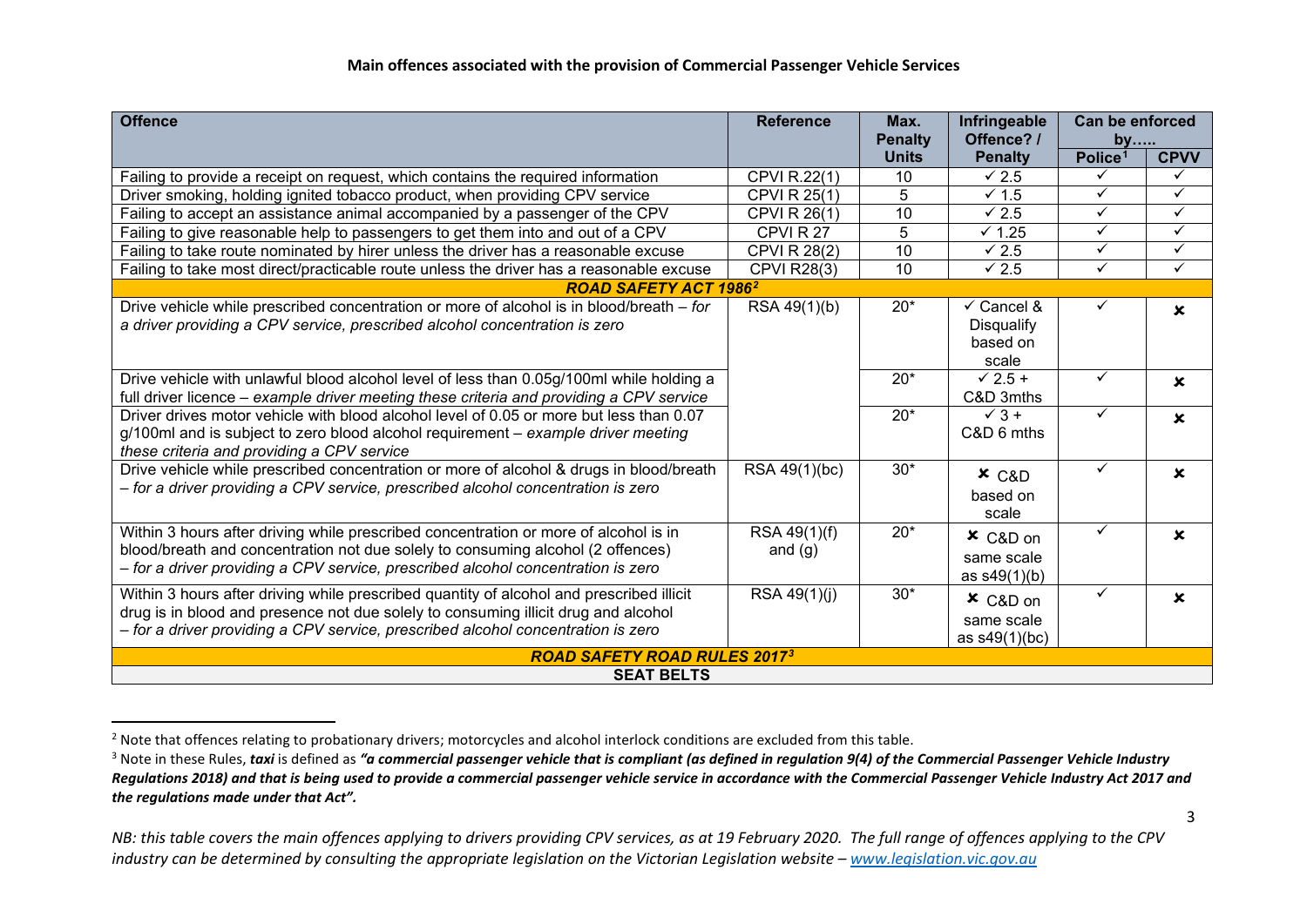| <b>Offence</b>                                                                                                                                                                                                                                                                                                                                                                                                            | <b>Reference</b> | Max.<br><b>Penalty</b> | Infringeable<br>Offence? / | Can be enforced<br>by |             |
|---------------------------------------------------------------------------------------------------------------------------------------------------------------------------------------------------------------------------------------------------------------------------------------------------------------------------------------------------------------------------------------------------------------------------|------------------|------------------------|----------------------------|-----------------------|-------------|
|                                                                                                                                                                                                                                                                                                                                                                                                                           |                  | <b>Units</b>           | <b>Penalty</b>             | Police <sup>1</sup>   | <b>CPVV</b> |
| Driver carrying passenger over 16 not restrained – does not apply if driving a taxi<br>providing a CPV service but would apply if driving any other type of CPV                                                                                                                                                                                                                                                           | RR 265(4)        | 10                     | $\checkmark$ 2             |                       |             |
| Driver carrying passenger over 16 occupying same seating position as another<br>passenger – does not apply if driving a taxi providing a CPV service but would apply if<br>driving any other type of CPV                                                                                                                                                                                                                  | RR 265(4)        | 10                     | $\boldsymbol{\mathsf{x}}$  | ✓                     |             |
| Driver carrying passenger under 16 not appropriately secured - if motor vehicle is a<br>taxi providing a CPV service and no approved child restraint/booster seat available, the<br>driver can comply by:<br>A child under 1 year old being seated on its parent's lap; and<br>Any child between 1 and 7 years old wearing a suitable approved seatbelt.<br>There is no special dispensation for CPVs which are not taxis | RR266(1)         | 10                     | $\checkmark$ 2.25          | ✓                     | ✓           |
| <b>DESIGNATED LANES</b>                                                                                                                                                                                                                                                                                                                                                                                                   |                  |                        |                            |                       |             |
| Driver driving in a bicycle lane except where permitted - driver of a CPV providing a<br>CPV service may drive up to 50 metres in bicycle lane while dropping off or picking up<br>passengers                                                                                                                                                                                                                             | RR 153(1)        | 5                      | $\sqrt{1.5}$               | ✓                     |             |
| Driver driving in a transit lane except where permitted - does not apply if driving a taxi<br>providing a CPV service but would apply if driving any other type of CPV                                                                                                                                                                                                                                                    | <b>RR156</b>     | 3                      | $\sqrt{1}$                 | $\checkmark$          |             |
| Driver failing to comply with a traffic sign applying to a particular kind of vehicle in a<br>particular marked lane, unless permitted to do so - does not apply if driving a CPV<br>providing a CPV service and permitted to be in that lane                                                                                                                                                                             | RR 159(1)        | 5                      | $\times$ 1.25              | ✓                     |             |
| <b>VISUAL DISPLAY UNITS</b>                                                                                                                                                                                                                                                                                                                                                                                               |                  |                        |                            |                       |             |
| Driver driving motor vehicle with TV or VDU operating (if image on screen is visible to<br>the driver from the normal driving position or is likely to distract another driver) $-$ does<br>not apply to a dispatch system which is an integrated part of the vehicle or is secured<br>on a fixed mounting                                                                                                                | RR 299(1)        | 10                     | $\checkmark$ 3             |                       |             |
| <b>PARKING</b>                                                                                                                                                                                                                                                                                                                                                                                                            |                  |                        |                            |                       |             |
| Driver stopping contrary to no parking sign – does not apply if dropping off or picking<br>up passengers or goods, within required time and not leaving vehicle unattended                                                                                                                                                                                                                                                | RR 168(1)        | 3                      | $\times$ 0.2               |                       |             |
| Driver stopping on a clearway - does not apply if driving a CPV providing a CPV<br>service and dropping off or picking up passengers                                                                                                                                                                                                                                                                                      | RR 176(1)        | 3                      | $\times$ 1                 | ✓                     |             |
| Driver stopping in a loading zone - does not apply if driving a CPV providing a CPV<br>service and dropping off or picking up passengers                                                                                                                                                                                                                                                                                  | RR 179(1)        | $\overline{2}$         | $\times$ 1                 | ✓                     | ✓           |
| Driver stopping in taxi zone - does not apply if driving a taxi providing a CPV service<br>but would apply if driving any other type of CPV                                                                                                                                                                                                                                                                               | RR 182(1)        | $\overline{2}$         | $\times$ 0.6               | ✓                     |             |

*NB: this table covers the main offences applying to drivers providing CPV services, as at 19 February 2020. The full range of offences applying to the CPV industry can be determined by consulting the appropriate legislation on the Victorian Legislation website – [www.legislation.vic.gov.au](http://www.legislation.vic.gov.au/)*